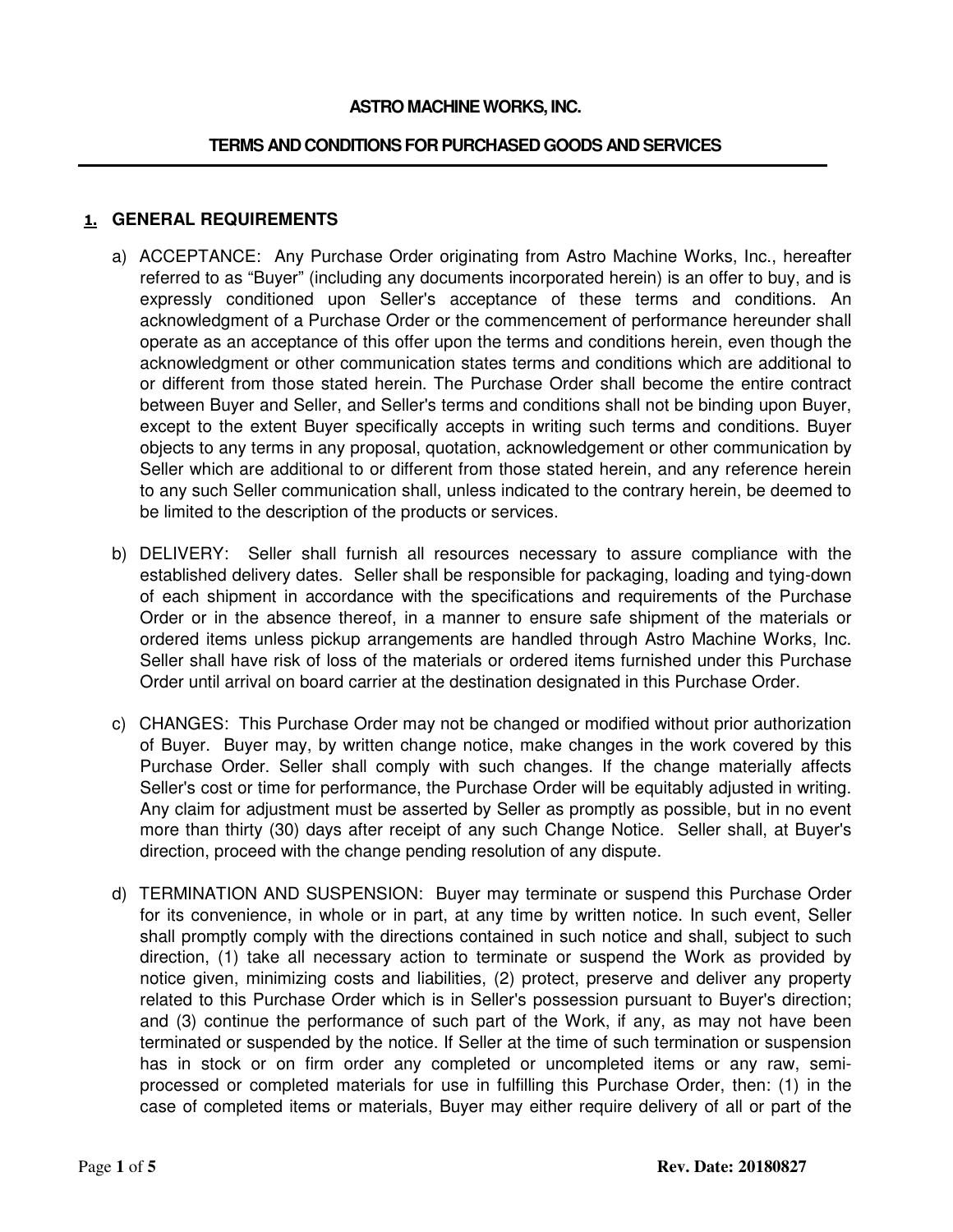completed items or materials and make payment thereof at the purchase price or, without taking delivery thereof, pay Seller the difference, if any, of the purchase price over the market price at the time of termination, and (2) in the case of uncompleted items or raw or semiprocessed materials, Buyer shall, at its option, either require Seller to deliver all or part of such items or materials at the portion of the purchase price representing their stage of completion or, without taking delivery thereof, pay Seller with respect to such items or materials as are properly allocable to this Purchase Order, a portion of the purchase price representing the state of completion of such items or materials, reduced by the higher of the market or scrap value of such items or materials at such stage of completion; and (3) in the case of items or materials which Seller has on firm order, Buyer shall, at its option, either take an assignment of Seller's right under such order or pay the costs, if any, of settling or discharging Seller's obligation under such Purchase Order. Buyer shall have the right, by written notice to Seller, to terminate the whole or any part of this Purchase Order for default: (1) if Seller fails to deliver items and materials or to perform the services within the time or in the manner provided under this Purchase Order, (2) if reasonable grounds for insecurity arise with respect to Seller's performance and Seller fails to furnish adequate assurances within ten (10) days after a written demand by Buyer for such assurance or (3) if Seller becomes insolvent or makes an assignment for the benefit of creditors, commits an act of bankruptcy or files or has filed against it a petition in bankruptcy or reorganization proceedings. In the event Buyer terminates this Purchase Order, in whole or in part, for default, Buyer shall be entitled to all rights and remedies provided by law.

e) CONFLICT RESOLUTION: Seller shall clarify with Buyer any inconsistencies or conflicts in this Purchase Order. Should Seller fail to contact Buyer to resolve any such conflicts or inconsistencies, Seller will be solely responsible for any errors resulting from any conflicts or inconsistencies occurring in this Purchase Order. Where documents are referenced, the issue date in effect at the time of Purchase Order or Change Notice placement shall be applicable, unless another issue date is specified in the Purchase Order or Change Notice. In the event of any conflict or inconsistency between those terms set forth on the face of this Purchase Order and these Terms and Conditions, the terms set forth on the face of this Purchase Order shall prevail.

# **2. QUALITY REQUIREMENTS**

- a) QUALITY MANAGEMENT SYSTEM: As a supplier to Astro Machine Works, Inc., the seller shall implement a Quality Management System that is commensurate with the complexity of product being provided and will ensure that the product supplied is compliant with the requirements of the purchase order and the terms and conditions as stated within this document.
- b) EXTERNAL PROVIDERS: Where the seller of products and services must use another external provider to complete the requirements of this order, the seller shall ensure the external provider has been approved for use by Astro Machine Works. The seller is responsible for communicating this information to Astro Machine Works prior to tendering an offer to perform the required work. Where an external provider is required for performance of work or services, any applicable requirements as provided by this purchase order including these terms and conditions and provided supplemental documentation must be flowed down to those external providers.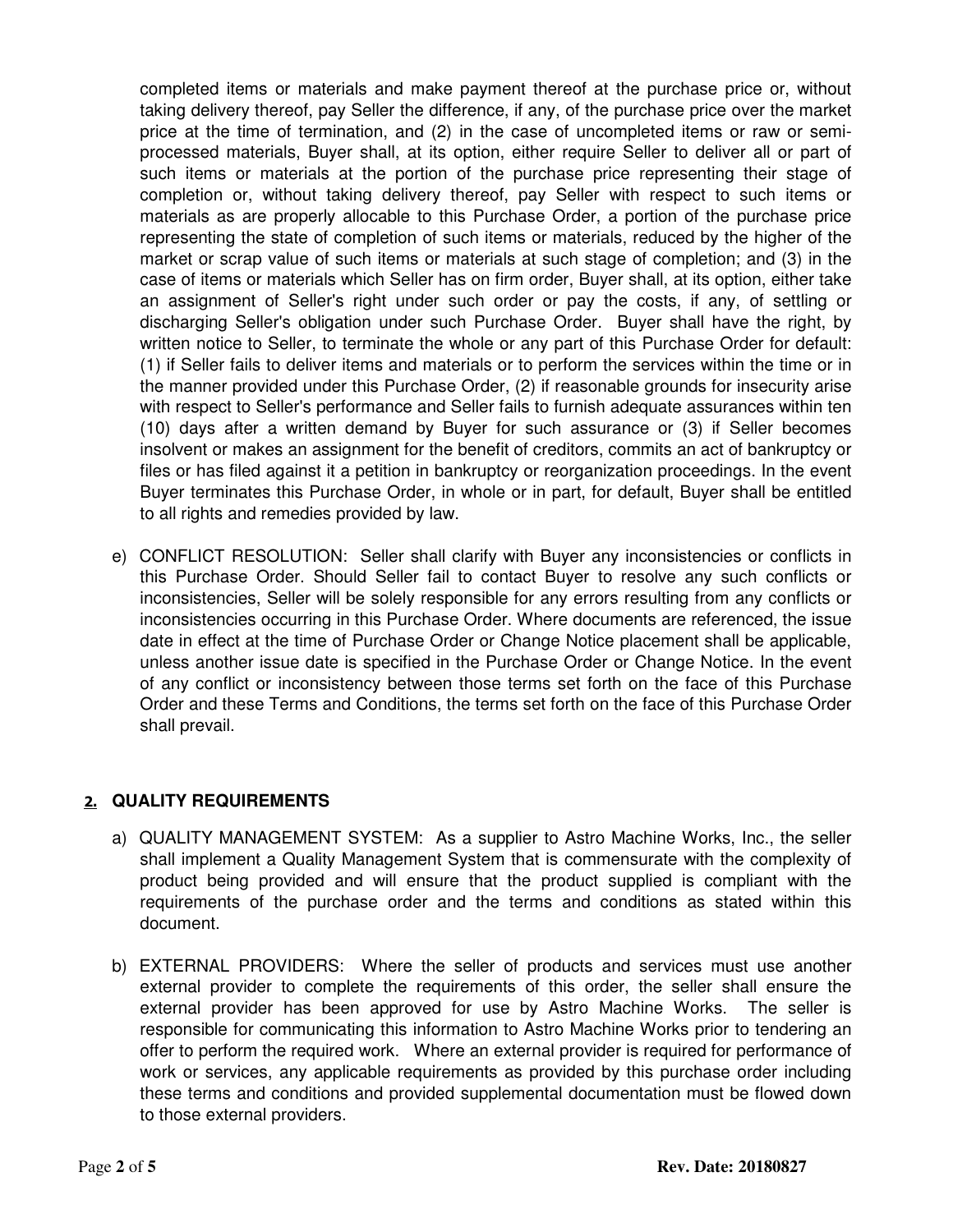- c) NONCONFORMANCES: The seller shall notify Astro Machine Works of any nonconforming processes, products, or services and obtain approval for their disposition prior to any shipment of goods or services performed. No material will be accepted where prior approval has not been obtained.
- d) COUNTERFEIT MATERIAL: The seller shall take appropriate actions, with consideration for risk potential, to prevent counterfeit parts or materials being introduced into products that are being supplied to Astro Machine Works.
- e) CHANGES: The seller shall notify and obtain approval from Astro Machine Works of any changes to processes, products, or services that impact the product or service being provided, including changes in location of manufacture.
- f) TEST SPECIMENS OR FIRST ARTICLE: If required by the purchase order, test specimens or first article parts shall be provided for approval. The test specimens or first article parts shall be representative of the material and product being supplied by the seller for composition and process.
- g) RECORDS: For records not specifically requested by Astro Machine Works to be provided with the product or service, documented information shall be retained for a minimum of 10 years. Records beyond the minimum retention time shall be completely destroyed to prevent the disclosure of any propriety information.
- h) AWARENESS: The seller shall ensure that personnel performing work on products or providing services to Astro Machine Works are aware of their contribution to product or service conformity, their contribution to product safety, and the importance of ethical behavior.
- i) ACCESS: With reasonable notice given, the seller shall extend the right of access to Astro Machine Works, its customers, and regulatory authorities to applicable areas of your facility and documented information as it pertains to product being supplied under this purchase order.
- j) FLOW DOWN: The seller shall flow down to its suppliers any applicable requirements including customer requirements in the fulfillment of product or services provided by this purchase order.
- k) WARRANTY: Seller shall warrant that products and services provided are free from defects in workmanship and in compliance with the requirements of this Purchase Order. The seller shall correct any nonconformity at its sole expense, by promptly: (1) replacing the product and/or re-performing the non-conforming services or (2) refunding the purchase price or appropriate portion thereof to Astro Machine Works.

# **3. LEGAL REQUIREMENTS**

a) INTELLECTUAL PROPERTY: Seller represents and warrants that all products delivered, and services performed, pursuant to this Purchase Order and the sale or use thereof do not infringe any third-party intellectual property rights, including but not limited to patent, trade secret, copyright or trademark rights, and that Seller will at Seller's expense, defend, indemnify and hold harmless Buyer and Buyer's customers from and against all claims,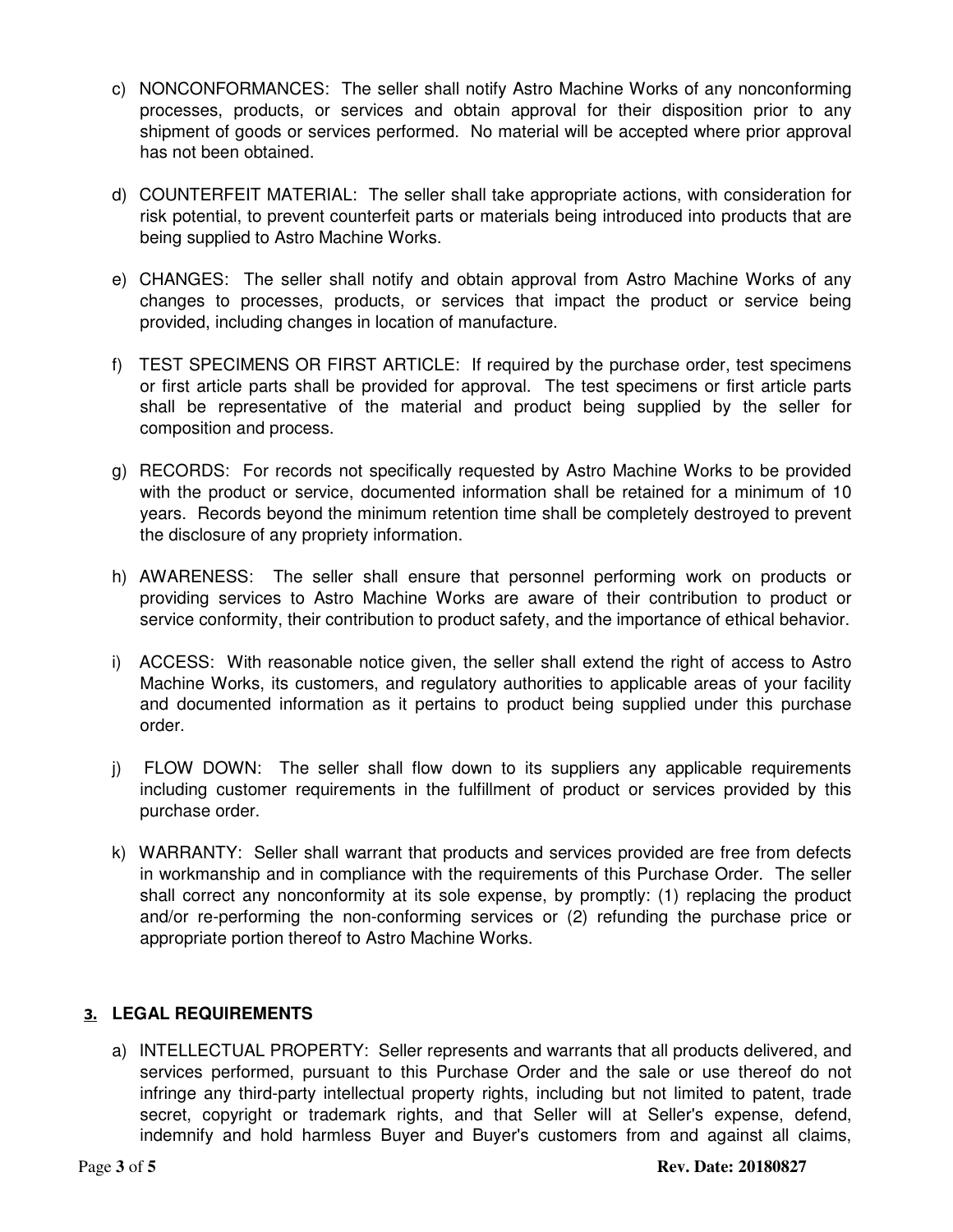demands, actions and liability based on alleged or actual infringement thereof. Buyer, at its option, may require Seller to deliver non-infringing goods or services, to modify Seller's goods and services so as to become non-infringing, to procure for Purchaser the right to continue using Seller's infringing goods and services, or in the case of goods to refund the purchase price thereof upon the return by Buyer of the infringing goods.

- b) GOVERNMENT APPROVALS: Seller warrants that it has and will maintain any permits, licenses, registrations or other governmental approvals which may be required for its performance under this Purchase Order. Seller shall comply with all such permits and with all applicable executive orders and federal, state, municipal and local laws of the location in which the equipment, materials or Product will be produced or services performed. While upon the premises of Buyer or Buyer's customer, Seller shall comply with all applicable site rules and policies. Seller shall indemnify and defend Buyer and its customer from all loss, liability, fines and expenses incurred as a result of Seller's failure to comply with the requirements of this Article.
- c) EQUAL EMPLOYMENT OPPORTUNITY: Seller shall comply with all applicable provisions of Executive Order 11246 of September 24, 1965, as amended, the terms of which are incorporated herein by this reference and made a part hereof. It is the policy of Buyer to provide equal employment opportunity and to adhere to federal, state and local laws pertaining thereto. Appropriate action shall be taken by Seller, with respect to itself and any of its subcontractors, vendors and suppliers to insure compliance with such laws. All federal, state and local equal opportunity and affirmative action requirements with regard to race, sex, religion, national origin, handicap and Vietnam Veterans or Disabled Veteran status, including such federal requirements found in 41 CFR 60-1.4, 41 CFR 60-250.3 and 41 CFR 741.3 are herein incorporated by reference.
- d) OWNERSHIP: All information including, but not limited to, software, data, drawings, designs, specifications, photographs and sketches relating to Work hereunder furnished by Buyer to Seller or developed by Seller in the performance of the Work shall (except to the extent such information has been independently developed prior to this Purchase Order by Seller, or is received by Seller from a third party without restriction, or is information in the public domain) be treated by Seller as Buyer's proprietary information and shall not be used or disclosed except as may be necessary in the performance of Work and then only on a confidential basis with the prior written consent of Buyer. All information, including but not limited to, data, photographs, sketches, software and advertising related to Work, which Seller desires to release or publish, shall be submitted to Buyer for written approval prior to such release or publication.
- e) TAXES: The purchase price shall not include sales or use taxes imposed upon the sale or use of tangible personal property or services contemplated by this Purchase Order, and such taxes, if applicable, are for Buyer's account. If Seller is registered to collect applicable sales or use taxes, it shall do so as an addition to the purchase price, unless Buyer furnishes an exemption certificate. All other taxes imposed prior to delivery at the destination point are for the account of Seller, including property taxes imposed with respect to equipment/materials for which title has passed to Buyer pursuant to this Purchase Order, including but not limited to, inventory taxes that may be levied while equipment/materials are being stored by Seller or are otherwise in Seller's custody.